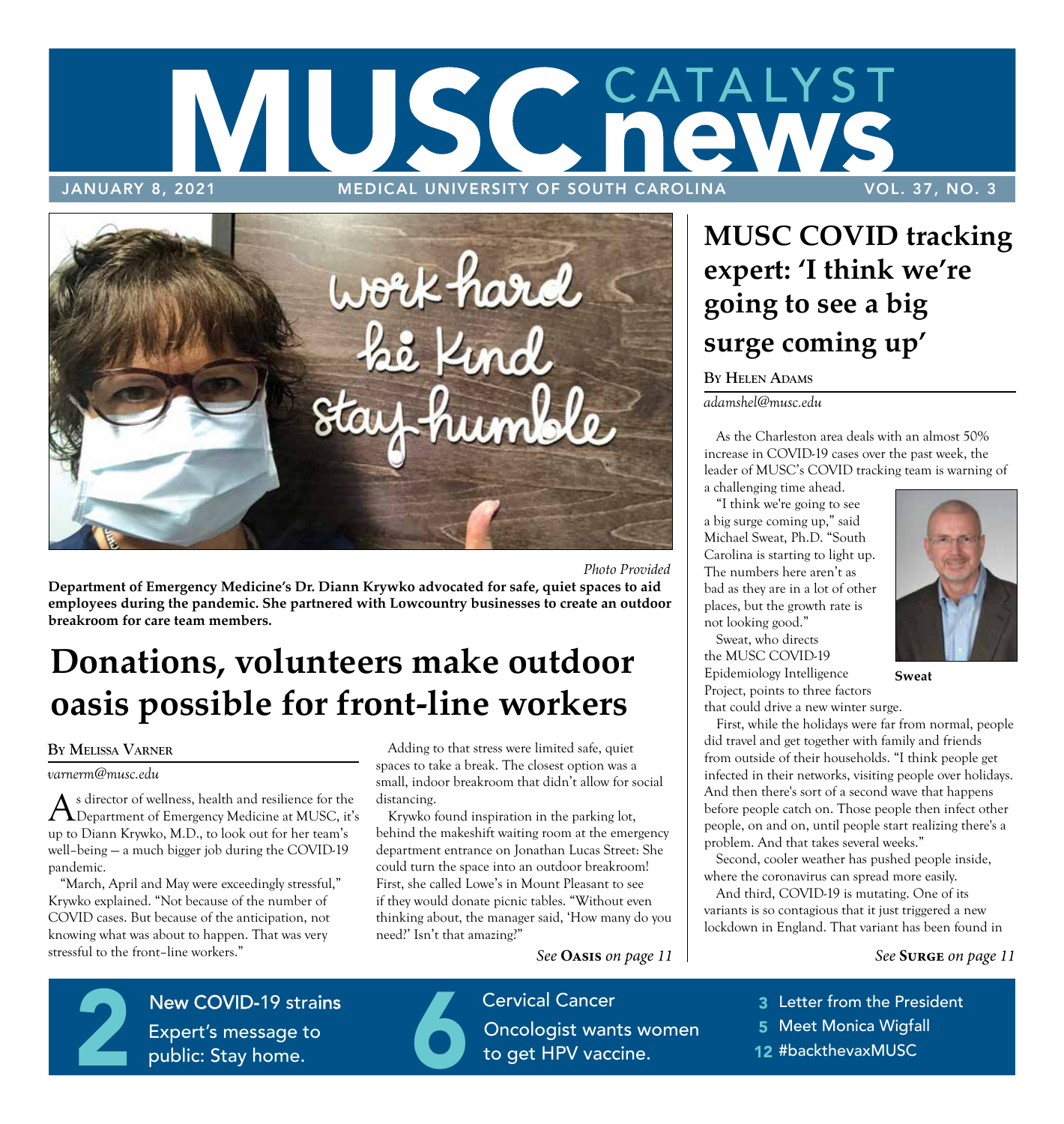# **As new COVID-19 strains emerge, experts emphasize importance of staying home**

### **BY HELEN ADAMS**

#### *adamshel@musc.edu*

A nationally known infectious diseases expert at MUSC says the new coronavirus strains that emerged in the United Kingdom and South Africa show the need to double down on public health measures and get as many people as possible vaccinated.

"The sooner we can get the pandemic under control and prevent the virus from spreading like wildfire the better, because it will prevent the virus from being able to mutate further," said Krutika Kuppalli, M.D.

Kuppalli serves as an assistant professor in the Division of Infectious Diseases at MUSC , an Emerging Leader in Biosecurity Fellow at the Johns Hopkins Center for Health Security and vice chair of the Global Health Committee for the Infectious Diseases Society of America.

Over the weekend, British Prime Minister Boris Johnson said the new variant in the United Kingdom is 70% more contagious than other strains. Some countries have banned flights from the U.K. to try to slow the spread. Meanwhile, another variant has caused a resurgence of COVID-19 in South Africa. The mutations involve the spike protein that the coronavirus uses to infect people.

"We expect viruses — especially RNA viruses, which is what the coronavirus is — to mutate," Kuppalli said. "We've had other mutations previously in the pandemic. It's not surprising we're seeing these things. The thing that's concerning is that this appears be more transmissible than other ones. There's still a lot of information we don't know."

Kuppalli said the question of whether the coronavirus vaccines will work against the new strains came up over the weekend at a meeting of Centers for Disease Control and Prevention's Advisory Committee on Immunization Practices. "They are monitoring it. Things so far look good."

But vaccines aren't a reason to ease up on things like mask wearing, hand hygiene and social distancing, Kuppalli said. "We need to figure out numerous ways to control the coronavirus. The vaccine is not a magic bullet. It's using the vaccine in addition to our public health measures. A large part of this is in our control."

She's encouraging people to stay home for the holidays. "I know it's a big ask. I know people want to see their family, they want to see their friends. But we know what to do. We have the public health tools. We have a vaccine that is on its way that we're rolling out as quickly as

*See* **Strain** *on page 11* 

**Editorial Office** The MUSC Catalyst News is<br>MUSC Office of PublicAffairs & published bi-monthly. Paid MUSC Office of PublicAffairs & published bi-monthly. Paid<br>Media Relations, 135 Cannon advertisements, which do not Media Relations, 135 Cannon<br>Street, Suite 403C, Charleston, SC

 $catalyst@musc.edu$ 

represent an endorsement by MUSC 29425.<br>
29425. or the state of South Carolina, are<br>
2942-4107 handled by Island Publications Inc 843-792-4107 handled by Island Publications Inc.,<br>Fax: 843-792-6723 Moultrie News, 134 Columbus St., Moultrie News, 134 Columbus St., Charles ton, S.C., 843-958-7480, 958-7384, **Editor:** Cindy Abole 958-7488 or 937-7489. E-mail: *advertising@* catalust@musc.edu

## **Politics and Policy in the New Year**

### **Event Date: Thursday, Jan. 28 2-3 p.m.**

Please join us at the next MUSC Health Policy Symposium for a breakdown of the November elections and health policy outlook for the new year.

This virtual event will feature Christian Soura, executive vice president of the South Carolina Hospital Association. Soura is an expert on federal and state health care financing and policy, having previously served as director of the South Carolina Department of Health and Human Services, president



MUSC

**Soura** 

of the National Association of Medicaid Directors and deputy chief of staff to Gov. Nikki Haley.

The symposium will offer insights into potential payment reform and the future of COVID-19 policies, including temporary telehealth flexibilities and stimulus relief.

This is Soura's second time serving as our symposium speaker, and we look forward to hosting a dialogue on recent changes at the State House and White House and on Capitol Hill and the projected impact on MUSC.

#### **Registration is required: https://redcap.link/MUSCPolicy. With questions, contact Allie Dodd, dodda@musc.edu.**

*\*MUSC designates this live activity for a maximum of 1.0 AMA PRA Category 1 Credit™. Physicians should claim only the credit commensurate with the extent of their participation in the activity.* 

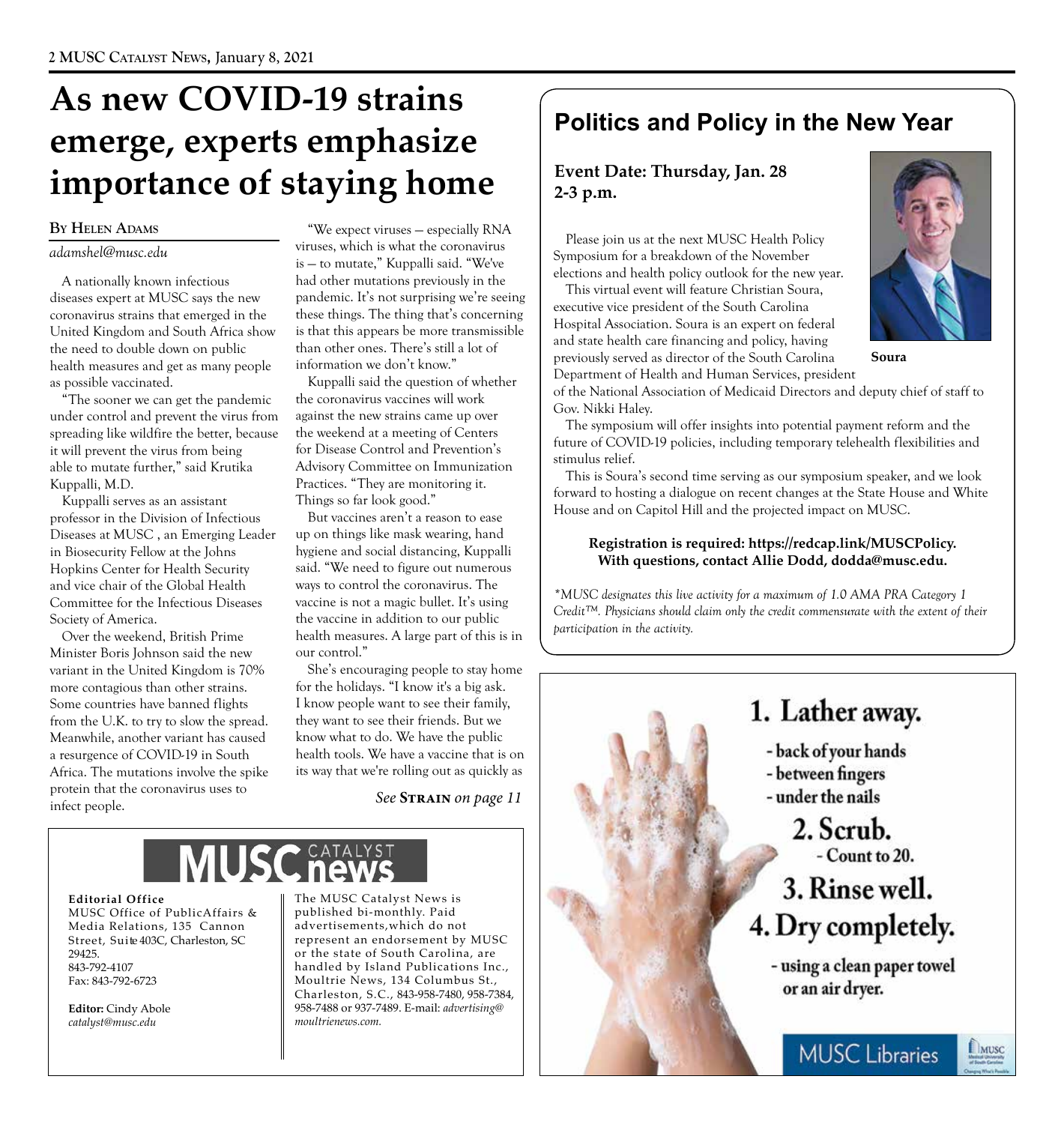# $_{\tiny{\textrm{Office of the}}}^{\textrm{\tiny{\textrm{Letter from the}}}}\ \mathrm{PRESIDENT}$

Dear MUSC family,

I am certain that we are all ready to put 2020 behind us — it was a year that involved an incredible amount of work, tenacity, loss, resilience and sacrifice from our team and the larger community. I'm looking forward to a very positive 2021, starting with the fact that we've reached a major inflection point in our pandemic journey as COVID-19 vaccines make their way into the population locally and nationally.



Across the MUSC Health system, we have pushed hard to complete our organizational Phase 1a vaccination distribution plan, as part of the vaccine allocation guidelines set forth by the Centers for Disease Control and Prevention Advisory Committee on Immunization Practices.

At MUSC, Phase 1a and its three waves included health care

| <b>Care Team Members</b><br>Vaccinated as of 1/4 |     |
|--------------------------------------------------|-----|
| Charleston                                       | 63% |
| Lancaster                                        | 44% |
| <b>Florence</b>                                  | 42% |

providers who directly touch or work within 6 feet of patients or individuals whose roles are critical to the function or operations of patient care delivery. This past weekend, we officially opened up vaccine administration to individuals outside the organization who qualify for Phase 1a, which includes select frontline health care providers and first responders in the larger community. This phase will likely last one to two months.

For more information about the vaccination roll–out schedule, please keep an eye out for official MUSC Health and organizational emails or visit the vaccination website. In accordance with state and federal allocation guidelines, we are distributing the Pfizer vaccine exclusively at this time, since our system has access to and capacity with sub–zero freezers for necessary storage. In general, hospitals or facilities without this type of storage are administering the Moderna vaccine.

MUSC receives weekly shipments of the vaccine, so as you can imagine, the coordination of registration, scheduling and distribution is a complex process that requires incredible diligence so that not one single dose of the vaccine is wasted.

Despite this enormous step forward in recent weeks, the unfortunate reality is that across the nation and in many parts of South Carolina, the virus is surging. If current projections hold true, some very difficult days and weeks are still ahead of us. We are seeing increases in hospitalizations across all of our MUSC Health facilities, and, no doubt, you are aware of the serious situation faced by our fellow citizens in the Upstate. I remain confident in our teams and the daily monitoring and planning that continues as more patients seek our care — for COVID-19 or otherwise.

I encourage you to continue monitoring our MUSC COVID-19 Epidemiology Intelligence Project for weekly updates related to infection rates, hospitalizations and other important information connected to our organization. You may also find it helpful to monitor the South Carolina Department of Health and Environmental Control website as well.

It is important to understand that now more than ever, we must stay the course. Please, continue to make safe and smart decisions for yourselves, your families

# **MUSC increases patient contact, education about research opportunities**

#### *Staff Report*

MUSC is finding new and improved ways to bring research to our community with the purpose of working together to change what's possible. The need for innovative health care strategies is greater than ever. The COVID-19 pandemic has brought worldwide attention to the critical importance of research in the discovery of effective and safe methods to prevent, diagnose, treat and cure diseases.

Research discoveries may start in the lab but must be brought into the clinical setting to ensure the best possible outcomes for our diverse community. Every member of the community should have the opportunity to learn how to become a part of the research process, to experience any benefits that might come from that participation and to contribute to the overall health and well–being of the greater community.

What does that mean for the MUSC community? You will soon notice an added emphasis on educating our patients about research opportunities and empowering them to participate in studies. This means that researchers at MUSC will be taking a more active role in contacting patients to inform them of study opportunities that might interest

them. Nonetheless, every patient has the choice to accept or decline to participate in a study and/or to "opt-out" of potential research opportunities. Should a patient prefer not to be contacted, that directive is followed.

We believe that our obligation, as a leading academic medical center, is to offer the very best care to our patients and this includes providing increased research awareness and opportunities. We look forward to the community's increased involvement in the research process and the resulting impact on discovery and treatment at MUSC.

To learn more about clinical trials at MUSC, visit muschealth.org/trials.

### **Upcoming MUSC Diversity, Equity and Inclusion Training**

The MUSC Office of Diversity, Equity and Inclusion is offering virtual training opportunities in January 2021.  $\Box$  Effective Allyship  $-10$  a.m. to noon, Tuesday, Jan. 12 (2 hours training D&I training credit) **Q** Embracing Generational Differences — 10 a.m. to noon, Friday, Jan. 15 (2 hours credit)  $\Box$  Appreciating Diverse Experiences –

9 a.m. to 1 p.m., Saturday, Jan. 23 (4 hours credit)

To register, refer to the MyQuest D&I training catelog or email Paula Sutton at suttonp@musc.edu.

and loved ones. Get vaccinated as soon as you are eligible. Continue to get tested and encourage others to do the same. Keep wearing your masks, wash your hands frequently, social distance and work together to protect those at greatest risk.

We have the tools to beat this virus and minimize unnecessary suffering; we just need to keep using them — for as long as it takes. Yours in service,

*David J. Cole, M.D., FACS MUSC president*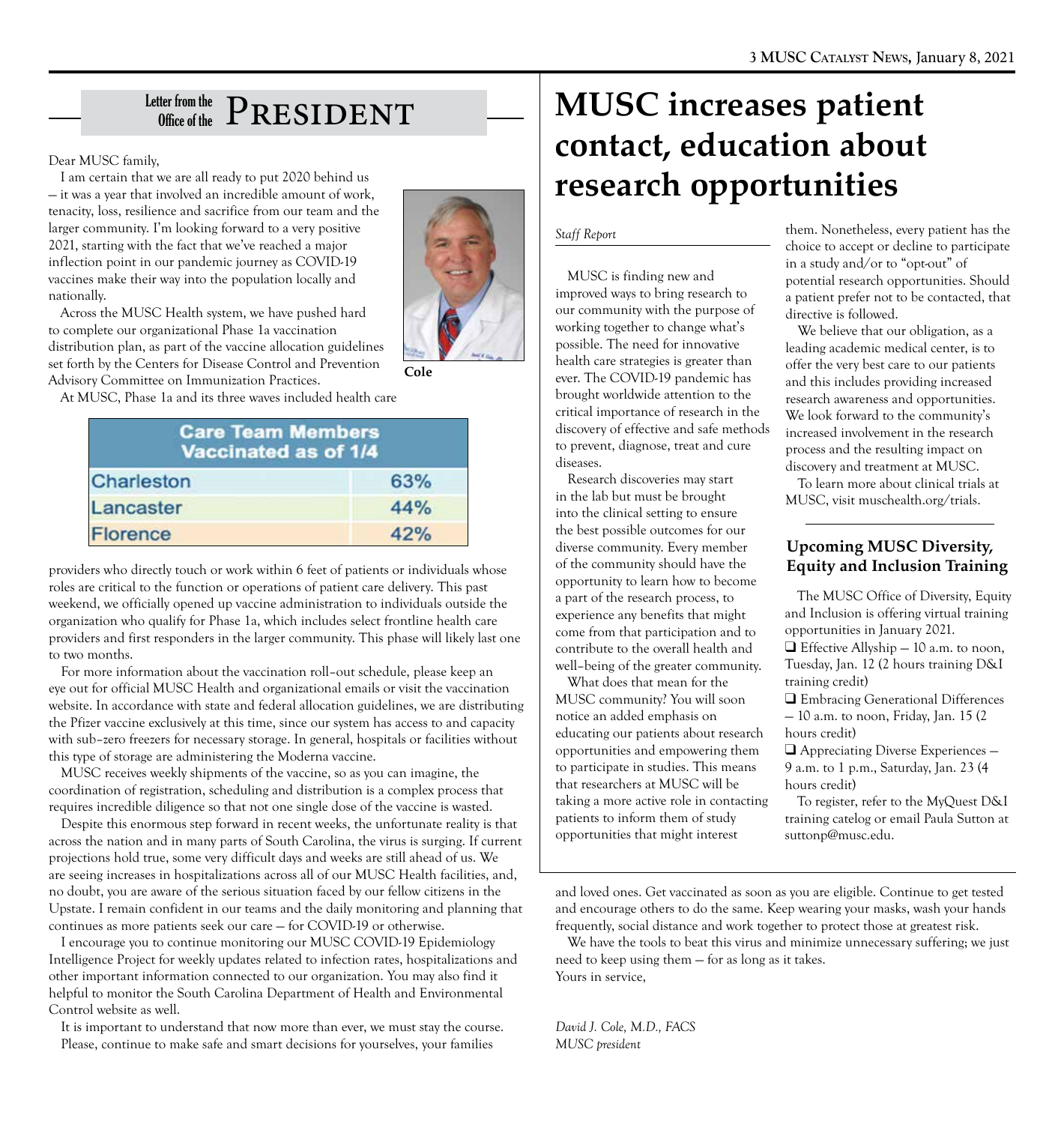# **Drug developed in part by MUSC holds promise for prostate cancer treatment**

#### **BY KELSEY HUDNALL**

#### *adamshel@musc.edu*

With a goal of improving survival for men with metastatic prostate cancer, researchers from MUSC Hollings Cancer Center are testing a new drug that may help to expand treatment options for patients whose disease is progressing despite treatment with standard therapies. The study will also examine patients' genetic profiles for clues as to which men may be more responsive to the new therapy.

The investigational drug, called opaganib, is no stranger to Hollings researchers, as it was developed in part at MUSC through the work of Charles Smith, Ph.D., and Besim Ogretmen, Ph.D. The first–in–human trial was also conducted at MUSC, with the results showing that the drug was well–tolerated and provided some clinical benefit.

Opaganib works by selectively targeting an enzyme that regulates the balance between two types of lipids in the body: one that is more likely to help the cancer to grow and spread, and one that is more likely to cause the cancer cells to die. As far as the researchers know, the drug is the only one in development that can shift this balance to create more of the lipids that help to kill the cancer cells.

Because of the way it works, opaganib may provide benefit in multiple cancer types and has already been tested in both gallbladder cancer and multiple myeloma. The drug is also currently being tested as a potential treatment for patients with severe COVID-19–related pneumonia.

In this Phase II trial led by Hollings oncologist Michael Lilly, M.D., men with prostate cancer that has spread to other parts of the body will be enrolled once they have begun to lose benefit from standard treatment with hormoneblocking drugs, which are used to lower the body's testosterone level and starve the cancer. When the cancer learns to

"outsmart" these drugs and grow, despite low levels of testosterone, the hormoneblocking drugs become ineffective, and patients are typically placed on chemotherapy.

"While chemotherapy has benefits, it also has side effects, and most people would rather have a treatment like opaganib that is taken orally than something that requires frequent IV infusions," said Lilly. "We believe there's a need for developing additional oral agents, particularly ones that don't act as hormone–blocking agents."

Developing new classes of drugs to treat metastatic prostate cancer is critical, said Lilly, because hormone–depleting drugs and chemotherapy are currently the only treatment options for these patients. While both treatments typically provide some benefit to patients, both eventually stop working, often within a few months.

 "There's a limited amount of new territory you can explore with those agents. There are only so many ways you can reduce testosterone, and while we have dozens of chemo drugs, the majority have little or no activity in prostate cancer," said Lilly. "We need some fundamentally new drugs that have different targets, different properties and different side effect profiles. We're delighted to see patients respond to chemotherapy and hormone–blocking drugs, but we need treatments that will work for years."

The trial will enroll roughly 60 men across multiple sites, including Hollings and Emory University. Participants in the trial will receive opaganib orally twice per day, in addition to continuing the standard hormone–blocking drugs, to determine whether adding this investigational drug into the mix can slow or halt the cancer's progression. Participants will remain on the drug for a minimum of four months, assuming there are no adverse events, and they can



 *Photo by Emma Vought*

**Dr. Michael Lilly is leading a Phase II clinical trial that could lead to additional treatment options for prostate cancer patients.** 

*"We're delighted to see patients respond to chemotherapy and hormoneblocking durgs, but we need treatments that will work for years."* 

#### **Michael Lilly, M.D.**

remain on the treatment for as long as there is some benefit and tolerable side effects.

If the drug shows some efficacy in treating prostate cancer, researchers plan to explore other combinations, such as using opaganib earlier in a patient's treatment or using higher doses.

While the trial is still in its early stages, Lilly is thrilled that the trial's first patient, who was enrolled more than seven months ago, is doing well and has seen some obvious benefit.

"We hope this study will make a difference by giving patients additional treatments that will reduce the growth of their cancer and thus improve how well and how long they live," said Lilly. "It's

an exciting field to be able to work in — to develop something new that will hopefully benefit patients."

The study will also examine the genetic profiles of patients who are enrolled to see if there are any markers that potentially could identify patients who would respond well to the drug. They hypothesize that patients who have a particular genetic mutation may be most sensitive to the drug, but more information is needed to know for sure.

Aside from the benefits the trial could bring to patients with advanced prostate cancer, Lilly is proud to lead this investigator–initiated study as an example of Hollings' commitment to bringing new discoveries to the bedside.

"A critical mission for the cancer center is bringing in the newest, most innovative types of treatments and making them available to our community," said Lilly. "This early–phase, novel work is oriented toward identifying a whole new way of treating cancers."

Anyone interested in learning more about this trial or wishing to participate can contact hcc-clinical-trials@musc.edu.

This research is supported by the National Cancer Institute (grant CA203628).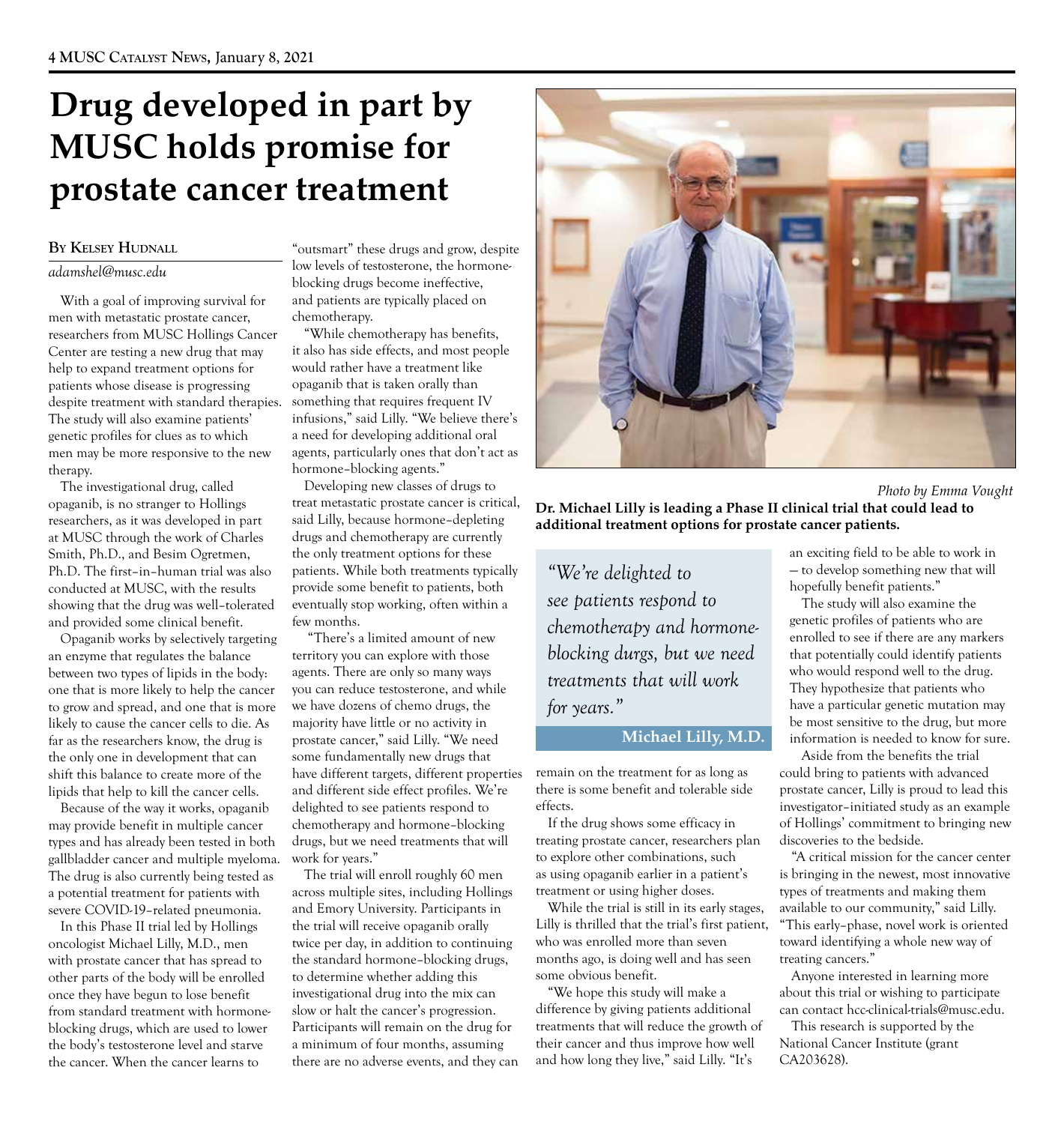### **MEET MONICA**



**Monica E. Wigfall** 

**Department; Years at MUSC** *Women's Health–Revenue Cycle; 17 years* 

### **How are you changing what's possible at MUSC**

*By taking care of patients and their needs. When patients say, 'I'm the best, and I wish I can take you home with me' or tell me I'm loved, it inspires me. I enjoy working at MUSC.* 

**Home**  *Trinidad and Tobago* 

**Family and their names**  *Husband, Charles; daughter, Natasha; and sons, Rohan, Sean, Kieon and Michael* 

**Music currently playing in your player** *Anything calypso — I love that music!* 

**Favorite wintertime memory** *Living in New York, walking the dog and kids playing in the snow* 

**Food that's a must-have in the fridge** *Oxtail soup and other snacks* 

**Something relaxing to you during COVID**  *Cleaning and keeping a safe family home* 

### Your benefits on-the-go

Make your phone your go to resource for accessing your insurance benefits information. Mobile apps are available for your health, dental, prescription, vision and flexible spending benefits.





Are you worried about getting a virus this Fall?







MUSC's digital employee well-being program, Imagine U, features over 100 challenges organized within four main categories of well-being:

> **Physicol Activity** Nutrition & Weight Management **Preventative Care** Psychosocial Health

The catalog of well-being challenges can be accessed by any MUSC employee 24/7 on any desktop computer, tablet or smartphone device. Furthermore, the majority of the Imagine U challenges can be completed remotely and will provide MUSC employees and their families with valuable health and wellness resources and tools that they can utilize to promote physical and mental well-being as we adapt to the challenges of the COVID-19 outbreak in the weeks ahead.

### Visit www.musc.edu/iu to start today!

FOR QUESTIONS OR PROGRAM SUPPORT: IMAGINE-U@MUSC.EDU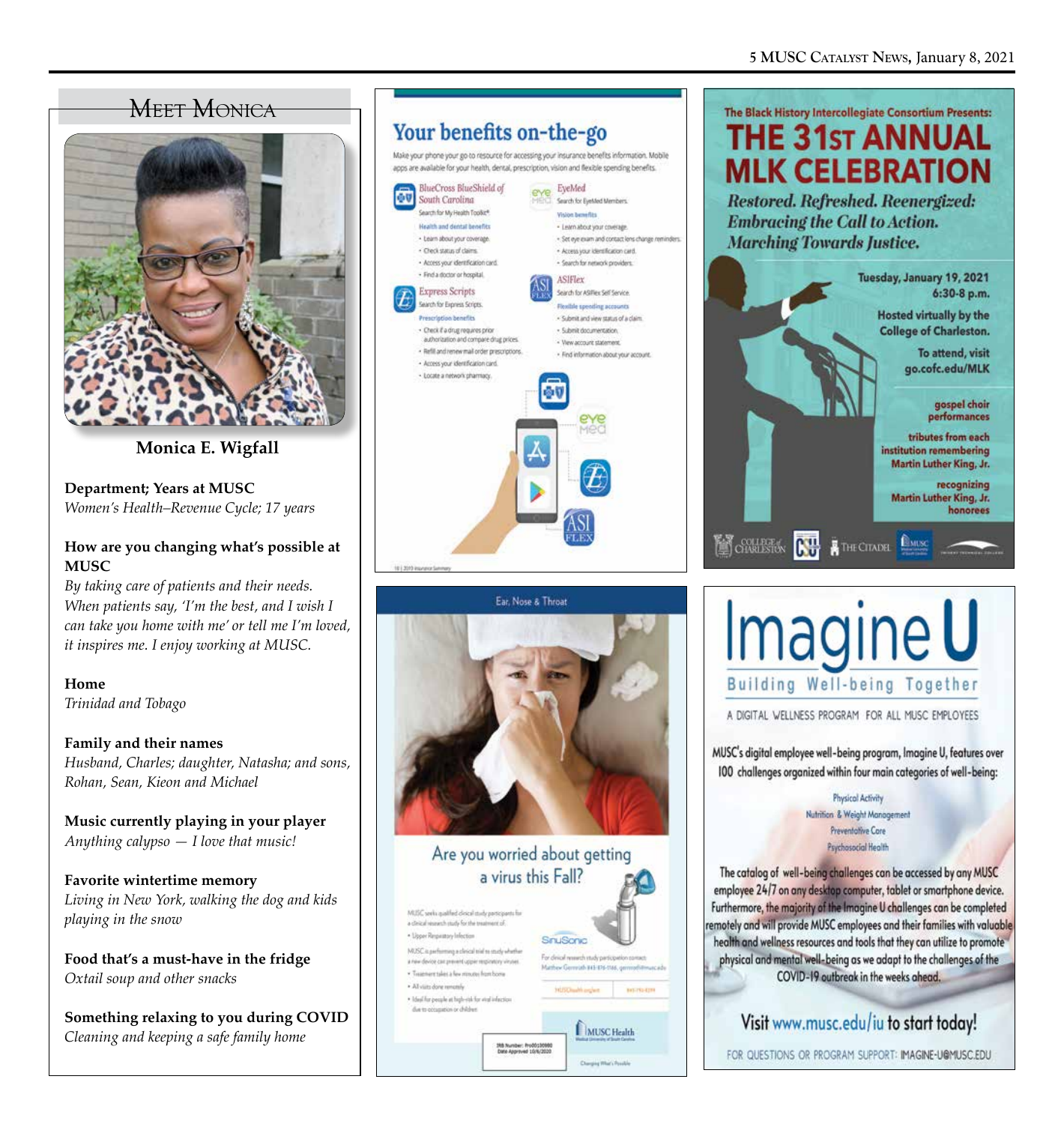# **Women's health expert shares what she wishes more women knew about cervical cancer**

Jerlinda Ross, M.D., had her heart "The thing I try to remember in set on entering women's health care my practice is that it's easy to become T erlinda Ross, M.D., had her heart "The thing I try to remember in to become a maternal fetal medicine focused just on treating a patient's physician. She loved helping women cancer. But, when you have the time to through their birthing journeys, from get to know these patients, you realize conception through watching the baby there's a lot more to them than their a rotation during her second year of they like, what they do and more about residency training that she discovered her their families. I like getting to be with true, unexpected passion: helping women a woman through diagnosis, treatment navigate the ups and downs of cancer. and, hopefully, through a cure."

Now the oncologist at MUSC Hollings January is Cervical Cancer Awareness connecting with her patients on a in the U.S. Over the last few decades, a personal level while helping them to drastic uptake in regular screenings and

**BY KELSEY HUDNALL** achieve the best possible quality of life and the longest amount of time with *adamshel@musc.edu*  their friends and families.

grow until delivery. But it wasn't until cancer," said Ross. "You get to learn what

Cancer Center and assistant professor Month, spotlighting what used to be the of Obstetrics and Gynecology enjoys leading cause of cancer deaths for women



 *Photo by Emma Vought*

**Dr. Jerlinda Ross encourages women to get vaccinated against human papillomavirus (HPV) and to get their regular Pap smear screenings to help to reduce the risk of developing cervical cancer.** 

have significantly decreased the number about gynecologic cancer care, what she as changes in the cervix can either be cancer and how research can help to prevented or detected before a cancer reduce disparities that exist in women's develops. Cancer care.

the human papillomavirus (HPV) vaccine Here, Ross shares why she's passionate of cervical cancer cases and deaths, wishes more women knew about cervical

### **Cervical Cancer Q&A**

#### **Q: What are some things most women don't know about cervical cancer that might surprise them?**

Oftentimes, cervical cancer affects women who are quite young. It's most frequently diagnosed in women who are in their 30s and 40s, with the average age at diagnosis being 50. However, 20% of cervical cancers are also diagnosed in women over age 65. After women go through menopause, they may not be getting their annual pelvic exam and the routine screenings that they need, including a Pap smear and HPV testing. Women need to know that just because their periods have stopped does not mean that their risk of developing cervical cancer has disappeared.

Women may also not be aware that getting an annual Pap smear can detect changes on the cervix before a cancer develops and can identify early-stage cancers while they are still small and can be more easily treated. Most cervical cancers develop in women who haven't undergone a Pap smear in the last five years, and of the women who do develop cervical cancer, most don't experience any symptoms until the cancer has grown and spread. At that point, treatment options may be limited.

#### **Q: What are some of the risk factors for developing cervical cancer?**

HPV infections cause more than 90% of cervical cancers. Most women who are sexually active will encounter or acquire an HPV infection at some point in their lives, which is why it's so important for both men and women to get the HPV vaccination.

Some lifestyle choices can also contribute to cancer risk, such as being overweight, not getting enough physical activity and smoking. Most women don't know that cigarettes and tobacco products produce chemicals that can damage cervical cells, which over time can lead to cervical cancer. There is also a link between cancer and obesity. Maintaining a healthy weight can help to protect patients who already have cancer from developing a second cancer type and can prevent secondary illnesses — such as diabetes and hypertension — which can affect which types of chemotherapy and surgery a woman may receive during cancer treatment.

#### **Q: What health disparities exist in gynecologic cancer care and specifically within South Carolina?**

The biggest disparity in South Carolina is access to specialty care for gynecologic cancer. The state has a high percentage of residents living in rural and medically underserved areas, and people who live outside of a city may have to drive for hours just to have an initial consultation or to get an initial workup to determine if they have a cancer. This can cause delays in diagnosis and care, which will ultimately affect a patient's long-term survival.

Some of the biggest social and cultural disparities in gynecologic cancer care also relate to clinical trials. Because of historical events that led to the mistreatment of minority groups and immigrants, these groups are often less likely to enroll in a trial, even though these trials can be quite helpful to them. Studies show that these women often do worse on the standard of care, and it may be something specific about how these groups respond to certain medications, but we can't get them in enough clinical trials to find out what's happening. This limits us from being able to find out whether these drugs work for them.

**Q: What research is being done to address gynecologic cancer care disparities?**  One of my research interests is using geospatial technology to "geo–code" a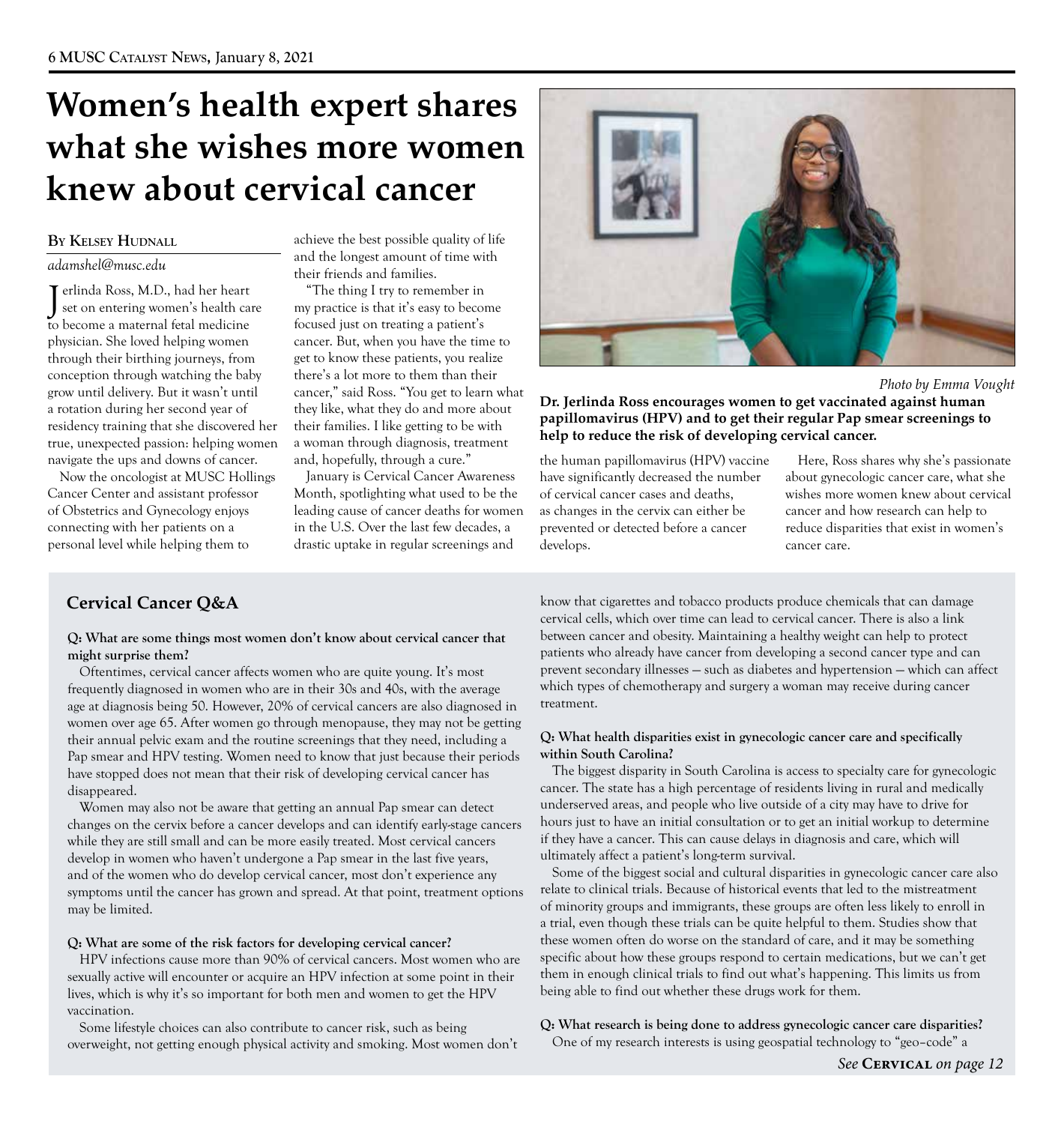# **Kidney doc wants more patients to benefit from transplant**

### **BY LESLIE CANTU**

#### *cantul@musc.edu*

South Carolina has one of the lowest kidney transplant listing rates in the nation — in other words, fewer people who could benefit from kidney transplants are even getting in the line for one. The barriers are multiple — geographic, financial and the ability to navigate complex health care systems.

But that has started to change in the past couple of years as MUSC Health has worked to bring its transplant expertise to every corner of the state, including satellite clinics in Myrtle Beach, Florence and Columbia. In 2020, despite the pandemic, it opened a transplant clinic in Greenville, and in December, members of the transplant team began to see patients in the new clinic in Bluffton.

A key hire has also made a big difference for the transplant team's work. Transplant nephrologist Carlos F. Zayas, M.D., joined MUSC Health in January. Based in Greenville, he travels the state to see patients at each satellite location. Though he is new to MUSC Health, he is not new to South Carolina. His deep ties with community nephrologists and his passion for this work have made a big difference in MUSC Health's ability to connect with patients, said Prabhakar Baliga, M.D., chairman of the Department of Surgery at MUSC.

"Carlos has a very strong zeal for patient care, more than many physicians," Baliga said.

That zeal goes back to his days as a medical student and resident. Initially, he was drawn to nephrology because he enjoyed the science of it and was impressed by watching the kidney doctors apply concepts from cardiology, pulmonology, internal medicine, infectious disease and rheumatology. But he also saw how much time the doctors spent dialyzing patients.

"These patients are slaves to these machines that keep them alive. Kidney disease, just treated with dialysis alone, takes so much out of the patient," he said.

People on dialysis are dependent upon a machine for hours each week to remove waste products and extra fluid from their blood — their kidneys' normal function. The process not only steals much of patients' physical freedom but their mental well-being, Zayas said. Nephrology began to look less attractive as a specialty.

Then he did his first rotation in transplant. Suddenly he saw people who had been completely dependent upon a dialysis machine return to work, have children, play sports and plan weekends away with their families.

"I discovered the beauty of transplant and said, 'This is what I want to do the rest of my life,'" he said.

Now, he evangelizes the power of transplant wherever he can. "Transplant is by far the best option for people



 *Photo by Sarah Pack*

### **Dr. Carlos F. Zayas works out of MUSC Health clinics throughout the state to support transplant patients.**

with terminal diseases," he said. And as a doctor of Puerto Rican heritage, he feels an especially strong pull to advocate for underserved communities.

"I feel like I'm called to help those underserved patients — minorities, either underserved minorities from the origin standpoint or financial standpoint or resources standpoint," he said. "I feel like I'm called to be an engine of change, for facilitation for these people."

Zayas has another connection with patients.

"I'm a transplant patient myself. I received two bone marrow transplants. So, I've gone through this as a physician but also as a patient," he said.

Zayas said the Southeast has a higher concentration of people with kidney disease. High blood pressure and Type 2 diabetes are the leading causes of kidney disease in the U.S. Further, poverty, the distance to specialists and lack of health insurance mean people don't get care until they are very sick and qualify for Medicare coverage of dialysis or transplant.

Even once someone has reached the stage of needing a transplant, there are numerous hurdles that must be cleared, including cardiac and cancer testing, funds for medication, social support post-transplant and transportation for follow-up visits, Baliga said.

MUSC Health has a robust kidney transplant program with excellent outcomes, he said, but in the past, the program has been difficult to access for people farther from Charleston.

"The challenge for MUSC is to provide this level of care across the state, as we hold a special responsibility by being the only transplant program in the state," Baliga said.

Thus, the importance of having Zayas there to connect with patients — and their local doctors, who may worry about getting information once they send their patients into a large health system.

"I'm the kind of guy that gives all the referring doctors my cell phone. I will answer day and night, weekends, on call or not on call, in town or out of town. I will always be there," Zayas said.

Telemedicine has also made a difference in MUSC Health's reach. Prior to the pandemic, the transplant program had started building its telemedicine presence, but the pandemic pushed both providers and patients to become more comfortable with virtual visits, said Daniel Stanton, administrator for the Transplant Service Integrated Center of Clinical Excellence.

"Our patients understand the benefits because almost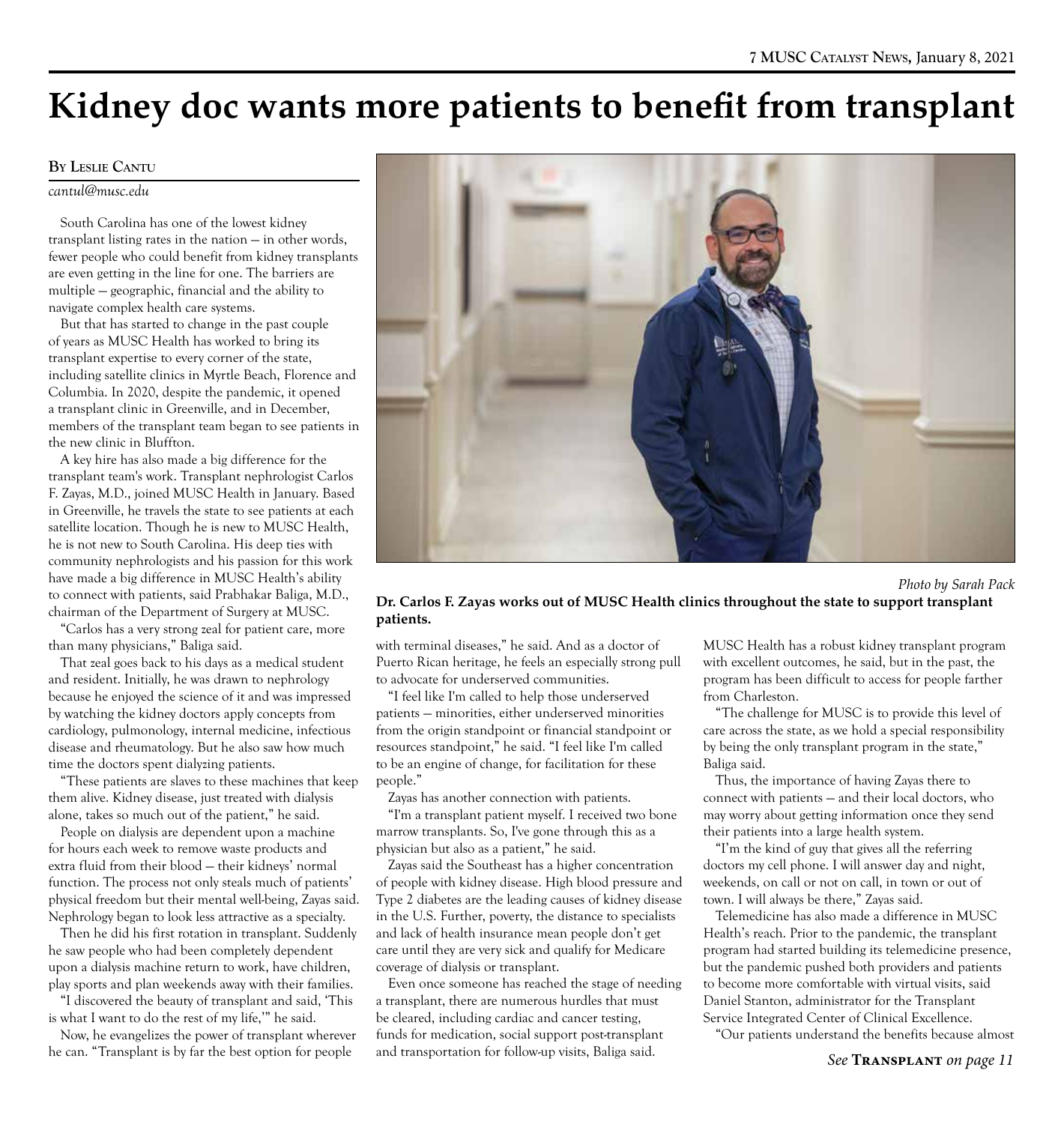# **MUSC Health begins monoclonal antibody treatments**

#### **BY LESLIE CANTU**

*cantul@musc.edu* 

s MUSC Health begins a widescale, months-long vaccination program against the novel coronavirus, it has also gained a new tool to treat COVID-19.

The health system began treating eligible patients with a monoclonal antibody infusion in November. Similar to convalescent plasma, this treatment injects antibodies directly into the patient's bloodstream. Whereas convalescent plasma comes from recovered patients, the monoclonal antibodies are created in a lab.

Leeann Bauch, director of nursing for perioperative and procedural services at MUSC Health, was the first patient infused here, on Thursday, Nov. 19. She said her recovery was remarkable, and in stark contrast to the weeks of dragging that a friend felt after contracting COVID.

"Thirty–six hours after the infusion, which was Saturday morning, I was cleaning my house. I still had some chills, but by Sunday, I felt like I had never had COVID," she said.

By coincidence, Bauch had attended a presentation about the drug, called bamlanivimab, on the previous Monday, when she started having symptoms.

By the time she got home Monday, she decided her symptoms "checked off too many boxes," so she did a virtual urgent care visit and scheduled a COVID test for Tuesday. Despite her symptoms, she still thought it was likely a gastrointestinal bug and was working on her phone as she sat in the car at the COVID drive-through testing site in West Ashley. Wednesday, though, her test results came back positive.

She knew the team was looking for patients to receive the treatment and thought she qualified, and her doctors agreed.

Bauch qualified for the treatment because of her high-risk status. In February, she had been diagnosed with tracheomalacia, a weakness in the cartilage in her trachea that could cause blockage in her windpipe, putting her at high risk for intubation.

Bamlanivimab and a similar monoclonal antibody treatment crafted by Regeneron received emergencyuse authorization (EUA) from the U.S. Food and Drug Administration to treat people with mild to moderate symptoms who are at high risk of severe illness. Those at high risk include people over the age 65, people over the age of 55 with certain preexisting conditions such as heart disease and lung disease, people with diabetes or chronic kidney disease and people with a body mass index over 35.

Vanessa Diaz, M.D., medical director for Care Coordination for the MUSC Health Primary Care Integrated Center of Clinical Excellence, said the



**Patient Leeann Bauch poses for a selfie with nurses Jassmine Baghdady and Kelly Zimmerman who administered the monoclonal antibody infusion and monitored Bauch afterward.** 

*Photo Provided* 

treatment must be given within 10 days of symptom onset — and preferably sooner. The antibodies work by binding to the coronavirus and blocking it from replicating, so it will work better if the virus has had less chance to multiply. That's why it's important that people get tested as soon as they begin showing symptoms, she said.

"When somebody comes in with symptoms, don't wait until they get sicker to get COVID testing, because we might miss that window of them being eligible for

the infusion," Diaz said.

The infusion itself takes about an hour. Patients must then be monitored for side effects for an hour afterwards. Because the drug is still in emergency-use status, patients are asked to report any issues that occur within a week.

Though the drug is considered investigational, Diaz said the trial results that led to the EUA were promising: While 10% of the placebo group ended up

*See* **infusions** *on page 10* 

# **Clemson University's eligible front-line workers receive COVID-19 vaccines, thanks to MUSC**

#### *Staff Report*

South Carolina (MUSC) are proud to providing clinical support and medical support and medical support and medical support and medical support and medical support and medical support  $\frac{1}{2}$ announce that Clemson's front-line. workers classified as phase 1A received COVID-19 vaccines through the employees who received vaccines<br>longstanding partnership between the employees who received vaccines longstanding partnership between the

Among those receiving vaccines

screening teams; Redfern Student Health Services medical personnel and staff; School of Nursing faculty and staff involved in clinical care; and first responders on campus, like Fire and EMS. In a powerful collaboration led by MUSC, in which they are providing the vaccines, as well

as command staff and clinical and IT support, Redfern is providing medical oversight and personal Clemson University and the Medical University of protective equipment, and Clemson Rural Health is

Many of Clemson University two institutions.<br>Among those receiving vaccines are Clemson Rural Health clinicians According to Caitlin Kickham, associate and team members; Healthy director of Clemson's Joseph F. Sullivan Me–Healthy SC Rural COVID Center, front-line workers are incredibly

grateful to partners at MUSC who have made these vaccination efforts possible. Kickham said college and university leadership are proud of the tireless work of all Clemson University team members who have been on the front lines of the COVID-19 response since March.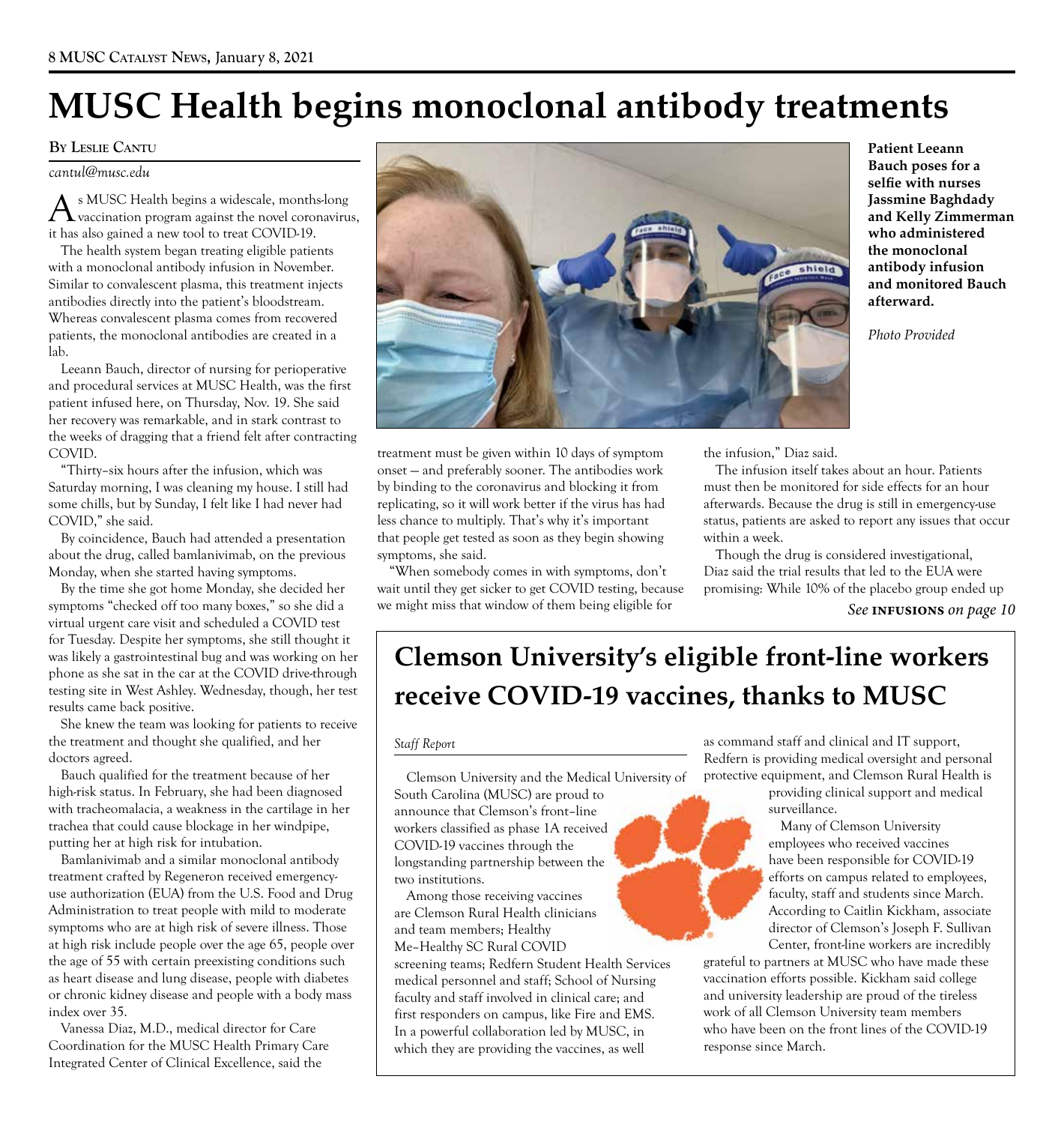# **Bouncing back from debilitating spine fractures: Innovative procedure uses balloons, cement**

#### **BY MARK RICHENS**

#### *adamshel@musc.edu*

Lynn Shetley is one of more than 10 million Americans with osteoporosis, a disease marked by porous, brittle bones that can break more easily than healthy bones. Osteoporosis is most prevalent in women over 50. In fact, these women — like Shetley, who is 70 — have a 1– in–2 chance of breaking a bone due to osteoporosis.

A few years ago, while living in California, Shetley took a DXA, or dual X–ray absorptiometry, bone density scan that showed her osteoporosis was becoming more severe.

"My physician was just watching my scores get worse and worse. My T–score went down to a minus 4.9, and it scared the hell out of me," she said, referring to how much her bone mass she'd lost, compared with that of an average healthy 30–year–old adult.

Soon after, Shetley's husband died, and she moved to Mount Pleasant, South Carolina, to be closer to her family. She visited a doctor who prescribed a medication to try to reverse her bone loss. After a couple of years, Shetley's bone density scores improved, and she decided to stop receiving the twice-yearly injections of her osteoporosis drug.

"My brother was ill in California, and I went out there to try to help, and then he passed away," Shetley said. "I was just being bounced around on airplanes and stuff. So when I had a sore back when I got home, I did not think it was really much more than a sore back, you know? And then it just kept getting worse. Bending, lifting, anything — the pain was constant, and it wasn't getting better — it was getting worse, so then after about four weeks, I went in, and I said something to my doctor."

Shetley had an X-ray that found she had two vertebral compression fractures (VCF) in her spine — in other words, a broken back. Then her doctor ordered an MRI to get a better look. Thor Johnson, M.D., Ph.D., an MUSC interventional radiologist, read the MRI studies.

 "I called the primary care physician and said, 'Hey, is your lady having a lot of pain? It looks like she's fractured two vertebral bodies,'" Johnson said. "She said Lynn was having severe pain. She couldn't sleep, and she was having trouble walking and that sort of thing. And then then the PCP sent the patient to me."

Johnson recommended Shetley undergo a procedure called balloon kyphoplasty.

Balloon kyphoplasty is a minimally invasive procedure for the treatment of spinal fractures due to osteoporosis, cancer or noncancerous tumors. Guided by live imaging, Johnson created two tiny openings at each fractured level in Shetley's back and used a needle to insert a tiny balloon into each of the damaged vertebra. He then inflated the balloons to restore the original height of the vertebrae. Finally, he injected acrylic bone cement into the cavity left by each balloon, creating an internal cast to repair each of the fractures.

Shetley was amazed at the results of the hour–long outpatient procedure, which has undergone numerous improvements since its original launch in 1998.

Medtronic, a leading medical device company, developed the balloon kyphoplasty procedure to relieve pain, restore vertebral height and stabilize VCFs. Since its initial introduction, Medtronic has developed better balloons, an improved cement delivery system and added access tools shown to reduce hand



 *Medical images courtesy of Medtronic*

**This illustration shows what a fractured vertebra look like before treatment with balloon kyphoplasty.** 



**Tiny balloons are inserted into the damaged vertebra and inflated to restore the original height of the vertebrae.** 

radiation exposure for the surgeon. Over the years, studies comparing balloon kyphoplasty to nonsurgical management have shown that balloon kyphoplasty produced better pain relief and quality of life for patients, like Shetley, with acute VCF compared to patients treated with nonsurgical management.

"When you have the procedure done, the pain immediately stops. It's just phenomenal. And I felt good, and I was walking more around the block."

A few weeks after her procedure, Shetley had an unpleasant surprise.

"I went in for the standard follow-up, and I was shocked when he said, 'You have another fracture.'"

So just two months after her first balloon kyphoplasty, Shetley had another, which was also successful. Johnson said this pattern is unfortunately typical of patients with osteoporosis who have spine fractures.

"Obviously, the more compression fractures you get, the more likely you are to have subsequent compression fractures," Johnson said. "So, the first two, she got unlucky, but you know she's had three, so the risk of having another one is very high. I'm trying to prevent her from developing a severe kyphosis, which happens to these people when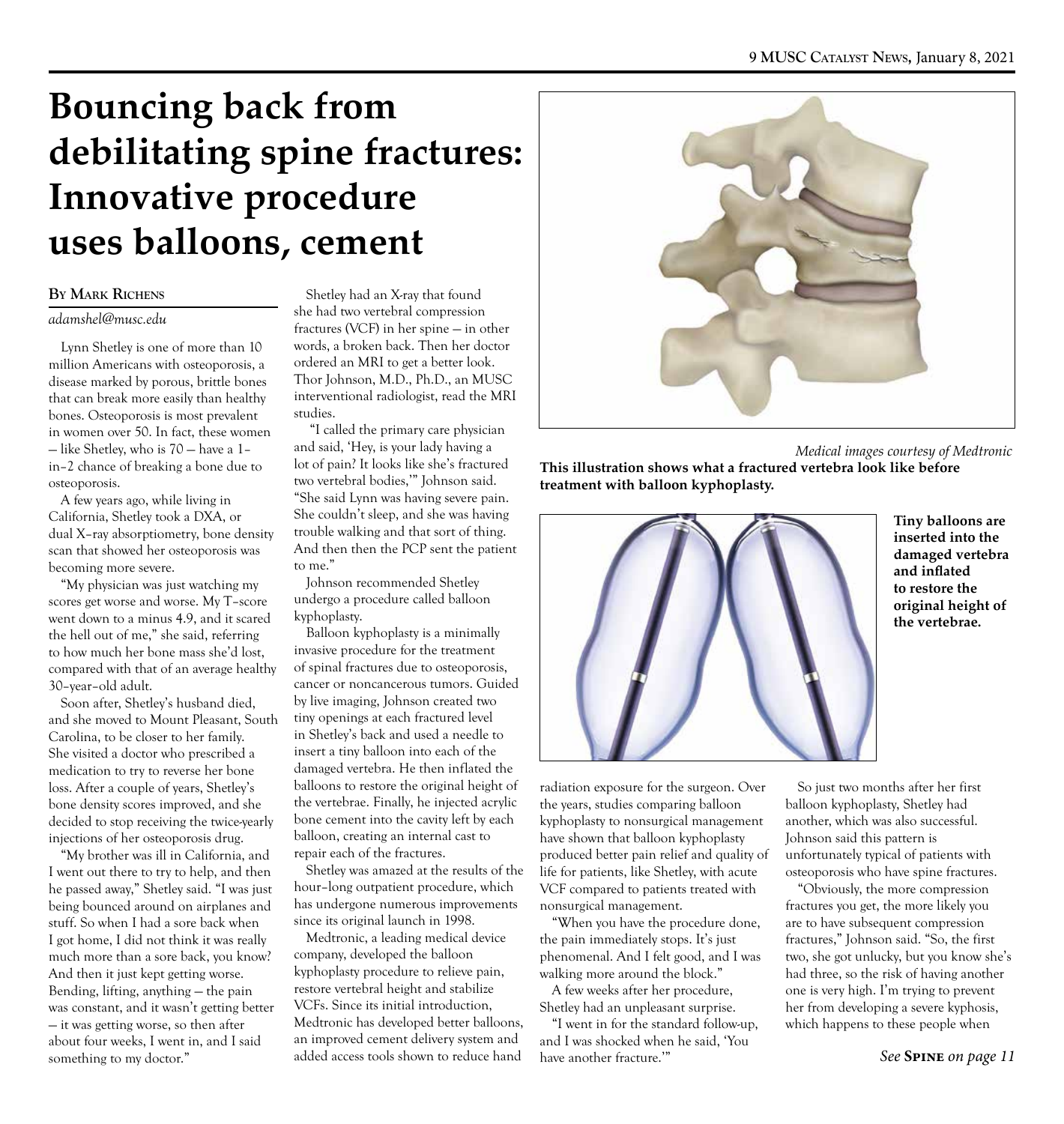# **In the fight of his life, David Zaas found peace of mind by enrolling in a clinical trial**

#### **BY KIMBERLY MCGHEE**

#### *mcgheek@musc.edu*

everything possible.  $\mathbf{W}$  hen his doctor told him that he had acute myeloid leukemia (AML) and less than a 1 in 5 chance of survival, David Zaas, M.D., thought first of his wife and how badly he wanted to see his two teenage children grow up. He wanted every opportunity to win his battle, and the opportunity to enroll in a phase 1 trial ensured that he was doing

Clinical trials are the only way to access innovative investigational drugs that could improve the odds of survival for patients, like Zaas, who are facing limited treatment options and poor prognoses. Participating in these trials could not only benefit these patients but impact many others, as the trials could lead to breakthrough discoveries and new treatments.

 "Seeking out clinical research for me was the chance to say, 'I'm going to do everything I can to improve those odds and beat this disease,'" said Zaas. "I wanted to be convinced that I was going to do everything I had to do to see my kids grow up."

That was 2017, when Zaas was president of Duke Raleigh Hospital. He took a leave of absence to go to Johns Hopkins University in Baltimore, Maryland, to participate in the trial of a new drug for AML, one of the first in 30 years.

"I remember the night I got admitted, and we talked about the research, and we talked about the medicine," said Zaas. "When the physician left the room, I looked at my wife and said, 'Whether I live or die, I'm okay right now. We have sought out options and found what we think is the best thing out there. And we're going to take a risk and go for

it.' Psychologically, it was important to me as a patient to feel that I was doing everything I could to find the newest and greatest treatments and that I had access to them."

Zaas knew that in choosing to enroll in a clinical trial, he was accepting a degree of risk. The medication was still in earlyphase clinical trial to determine whether it was safe and effective, and so there was no guarantee that it would work. In the case of Zaas's trial, the study drug was found to be effective and increase survival of patients with AML.

Today, Zaas, who says he's in the best shape of his life, is the CEO of MUSC Health–Charleston. He is charged with improving the health care of patients in the Tri-county region, and he believes that one way of doing so is by making patients more aware of clinical trials.

As a physician–scientist, Zaas knew how to access clinical trials that were pertinent to his condition and his risk factor profile. But he fears the general public might have difficulties doing so.

"We need to create more visibility for clinical research for those patients who want to pursue it, whether they want to pursue it because they believe that it will benefit others, or if they're like me, and they really want to do whatever they can and are willing to take that chance," said Zaas.

In January 2021, to help to get the word out, MUSC research staff will begin reaching out to patients about clinical trials and studies that might be good fits for them. If a patient is interested, the staff member will describe the overall design and purpose of the study as well as potential risks and rewards. It will be up to the patient to decide whether to participate. A patient can pass on any given study or opt out of study notifications entirely.



**MUSC Health-Charleston CEO Dr. David Zaas.** 

our mission at MUSC and part of our at muschealth.org/trials. Watch that mission as a leading academic medical page for more stories from clinical trial mission as a leading academic medical center," said Zaas. participants.

"It's a risk-benefit. If I were a lowrisk MUSC site.<br>
rson, maybe I would not have done Bauch particularly praised the person, maybe I would not have done<br>it under the emergency use. But as a<br>high-risk person, I felt this was worth the entirety of the treatment.<br>the risk," she said. "The infusion nurses were

and proud that I work at the West Ashley testing site solely and proud that I work for these infusions. This separates the MUSC," Bauch said. COVID–positive patients from other

"Giving patients options and choices Learn more about clinical trials and and access to clinical research is part of efforts to raise patient awareness of them

**INFUSIONS** *Continued from Page Eight* patients and allows for designated nurses to focus on the infusions.

hospitalized or in the emergency room, The COVID-19 remote monitoring<br>only 3% of the group that received the tream, which has been checking on<br>treatment was hospitalized or treated patients recovering at home nearly<br>in an COVID is it is very hard for us to patient records to find candidates for the treatment.

identify who is going to do well<br>and who is going to be that person<br>who ends up in the hospital getting<br>intubated," she said.<br>Bauch said she believes the<br>and 24 doses of the Regeneron treatment is effective.<br>
"I've been in bealth care for 33 years patients as of Dec. 16. Currently, the "I've been in health care for 33 years, patients as of Dec. 16. Currently, the so I have a good dose of skepticism, trailer is set up to treat four patients and I would say that it really works," per day. There are plans t Bauch, who earlier in her career per day. Expansion plans also call for<br>worked in clinical trials, said she<br>felt comfortable receiving an care providers; the treatment is<br>investigational treatment after looking currently l

the risk," she said. The infusion nurses were<br>MUSC Health has set up a trailer awesome. I was so proud of them<br>and proud that I work beside them at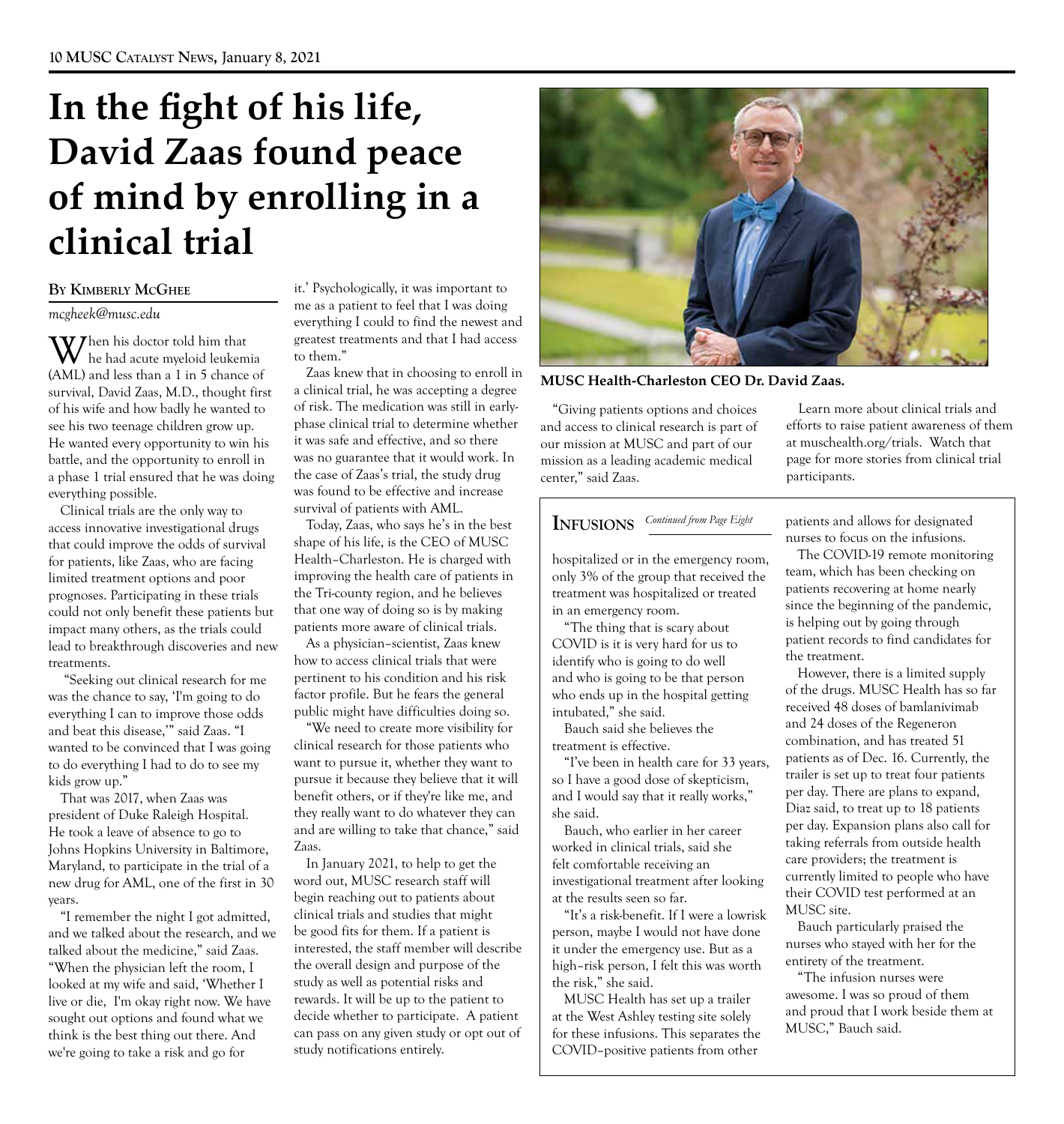### $O$ ASIS Continued from Page One

Her next call was to the Home Depot in Mount Pleasant, which donated artificial turf. Paige Hall, a Roper nurse and wife of Emergency Department doctor Greg Hall, volunteered to make decals to go on the tables. Each table has a different motivational message on it like, "You are changing what's possible" and "Heroes work here."

Next Krywko reached out to the MUSC Grounds Department. She asked for a tree to spruce up the space. The grounds crew overdelivered, bringing multiple trees, bushes and even string lights!

Sweat equity also made the outdoor oasis possible. "I totally made my kids and husband help out, which they graciously did." Krywko said. "My son Nikolai, my daughters Genevieve and Vivienne, my niece Sarah and my husband Chris. They laid down the turf, painted all those tables and set

### $\textbf{SURGE} \quad \frac{\textit{Continued from Page One}}{\textit{triangle from Page One}}$

several in the U.S. South Africa is dealing with a variant that appears to be a speedy spreader, too.

"Those highly contagious variants are clearly out there, probably in a pretty big way. That's incredibly worrying," Sweat said.

If they show up in South Carolina — or if they're already here, undetected that could make a lot more people sick. And that could contribute to another problem: an overwhelmed health care system.

We're seeing what that looks like in California. In Los Angeles County, the coronavirus is so widespread that emergency responders are having to limit the use of supplemental oxygen and stop taking people who can't be resuscitated to hospitals.

So Sweat's team is keeping a close eye on hospital capacity in South Carolina. The Charleston area still has plenty of hospital beds available, including beds in the intensive care unit. But Sweat is concerned about the Florence and Lancaster areas, which his team also tracks because MUSC Health has hospitals in those areas.

#### everything up."

The final touch was a sign from the Department of Security that reads, "Reserved for emergency department and EMS personnel. Thank you for respecting their dedicated rest space."

Emergency technician Matthew McGreen said all the effort was worth it. "Sitting out there — out of sight, out of mind for just five or 10 minutes — really helps to decompress and reset, before going back in and spending hours in PPE (personal protective equipment), in an uncomfortable N95 mask trying to do what you can for other people.

"Thank you," McGreen continued. "It's been a long road. Knowing that people care for us and want us to be safe, happy and healthy helps us keep going."

The generosity of the community made it easy to transform a corner of the parking lot into a lush little paradise, Krywko said. "Thank you for supporting front–line workers without hesitation. We appreciate it, so very much."

"Florence has a problem," Sweat said. "The numbers have really gone up in the past week. Lancaster is even worse."

But both areas still have space — for now.

Sweat encourages everyone to do what they can to slow the virus' spread. "We're going to have to be really strict over the next couple of months, I think."

Wear masks, he said. Minimize contact with people outside of your household. Stay outdoors when you're around other people as much as possible.

And don't forget, vaccines are arriving, Sweat said. "We need to be putting all efforts possible on vaccination and really steeling ourselves for being careful. We do have the power to do it. You can minimize your risk."

#### **City of Charleston Climate Action Plan seeks feedback**

The City of Charleston's Climate Action Plan is being updated and community input is needed.

Complete an online survey or for additional information, visit https://www.charleston-sc.gov/1972/ Sustainability. Your participation is appreciated.



*Photo Provided* 

**Krywko enlisted her family and others to lay down the artificial turf, paint donated picnic tables, string lights and prepare the area for Emergency Department and EMS personnel.** 

 $\frac{1}{\sqrt{2\pi}} \sum_{n=1}^{\infty}$  *Continued from Page Seven* 

all of our patients have had some type of virtual visit now," he noted.

Telemedicine is somewhat different than a pure virtual visit because telemedicine involves having a trained person, such as a nurse, in the room with the patient to perform a physical exam while the doctor speaks with the patient through a monitor.

In January, the transplant program will begin a rotation of weekly telemedicine

### *Continued from Page Nine* **SPINE**

they get multiple compression fractures — I'm trying to keep her upright basically. And I want to help to prevent further fractures."

To that end, Johnson also referred her to an endocrinologist to manage her osteoporosis.

Shetley said she counts herself as fortunate for her treatment.

"I know I'd just be hunched over with a cane if I didn't have the kyphoplasty," she said. "I cannot imagine what my life would be like if I didn't have Dr. Johnson and that procedure."

clinics in each of the five regions of the state, with advanced practice providers physically in place in each of the regions, Stanton said.

"I think 2021 is going to be a big year for transplant and telemedicine," Stanton said.

Stanton also said Zayas has made a big difference.

"Having a provider out in the community has been the next step for our program. He's been everything we hoped he'd be," Stanton said.

 *Continued from Page Two* **STRAIN** 

we can. We need everybody to play their part."

It's possible that the new strains will show up here, brought via flights from the affected countries. "I think we've been fortunate here in Charleston and MUSC where we haven't had this big surge yet compared to other places. But I talk to my friends at other institutions, which are being inundated by COVID cases, and it's awful. I think we really need to think about that and we need to make sure that we do everything we can to prevent that from happening here for as long as possible."